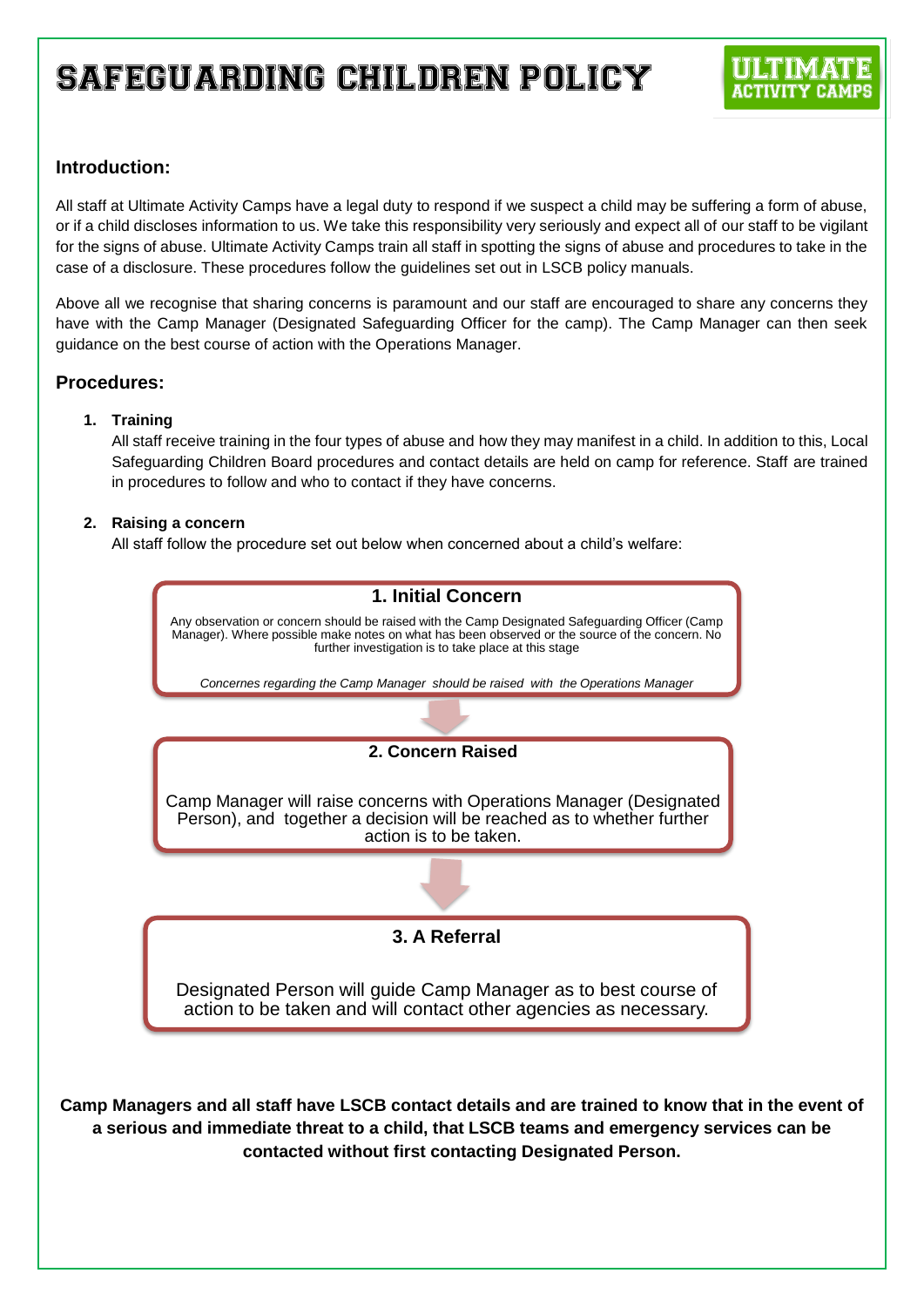### **3. A Disclosure**

In the event that a disclosure is made to a member of staff the following procedure is followed:



Following discussions with the Camp Manager, the procedure for raising a concern should be followed, seeking guidance from the Designated Person who will contact other agencies if necessary and advise on any further action to be taken.

### **4. Allegations**

At Ultimate Activity Camps, we believe that everyone connected with our work, (including but not limited to children, parents/guardians, staff, other school staff) should be in a safe environment without abuse or any sort. In the event that an allegation is made against any member of Ultimate Activity Camps Staff team, Senior Management will launch an immediate investigation, and the following procedure will be carried out.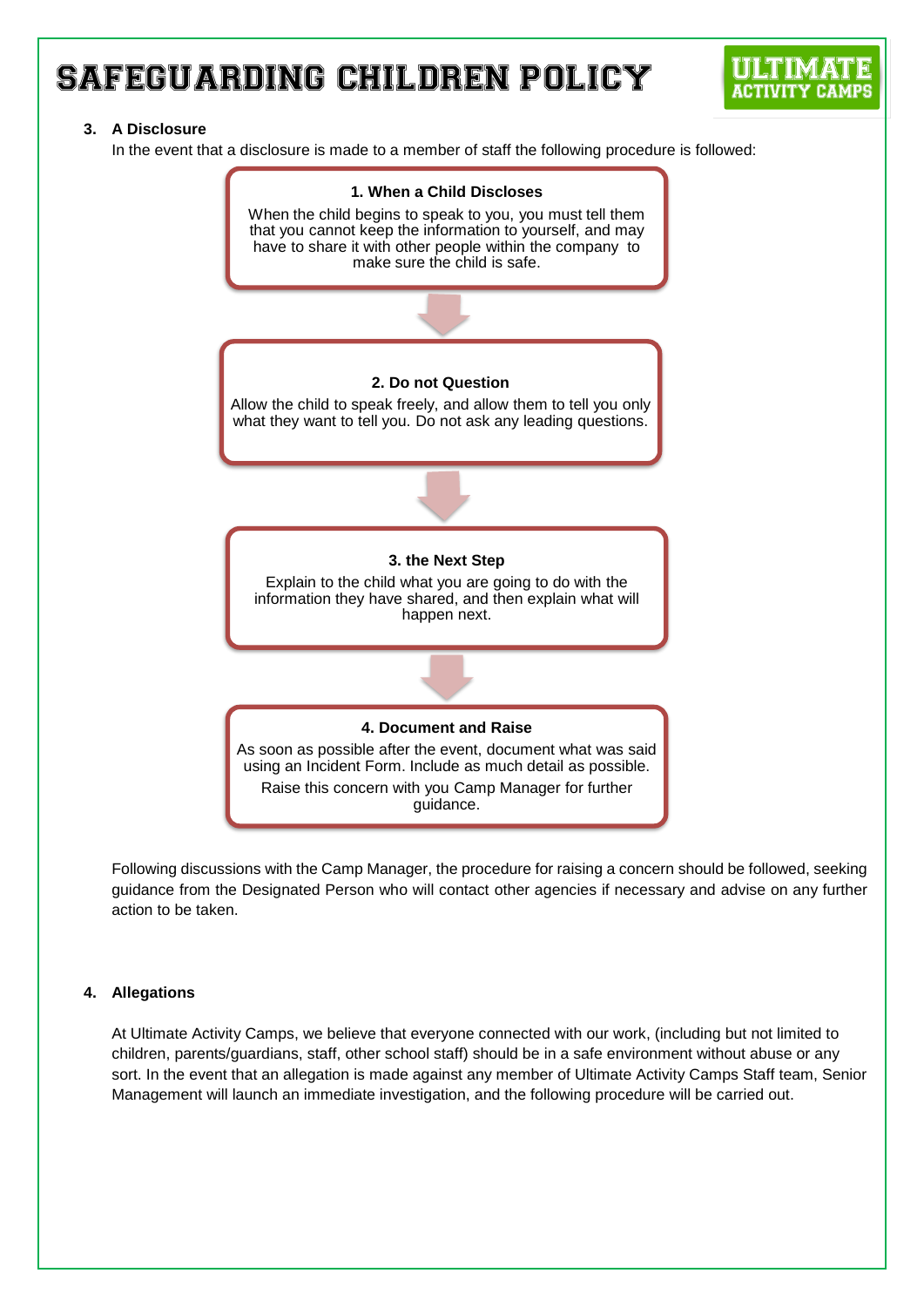#### **1. Allegation Received**

If the allegation is made on camp, whoever receives the initial allegation, whether verbal or written should inform the Camp Manager as soon as possible. If necessary, document details of the allegation.

*If the allegation is against the Camp Manager, Head Office should be informed directly.*

#### **2. Head Office Informed**

Camp Manager (or member of staff) contact Head Office. Depending on the nature of the allegation, Head Office will judge whether the individual is to remain on site or is required to leave the site.



#### **3. Statement and Investigation**

Head Office will send a memeber of the Senior Management Team to investigate and take statements from parties involved. If this includes a child, a parent will be requested to come to camp to be present when this is taken. Statement will also be taken from the individual staff member involved. Statements from 3rd parties may also be taken to build up as thorough an understanding as possible.

#### **4. Report**

Senior Management will report their findings and a decision as to whether further action is required will be made. The findings of this report will be shared with all parties involved.

If the findings warrent further action or investigation, advice from external agencies may be sought (Ofsted, LSCB, Police etc).

*(See Further Action Procedure below)*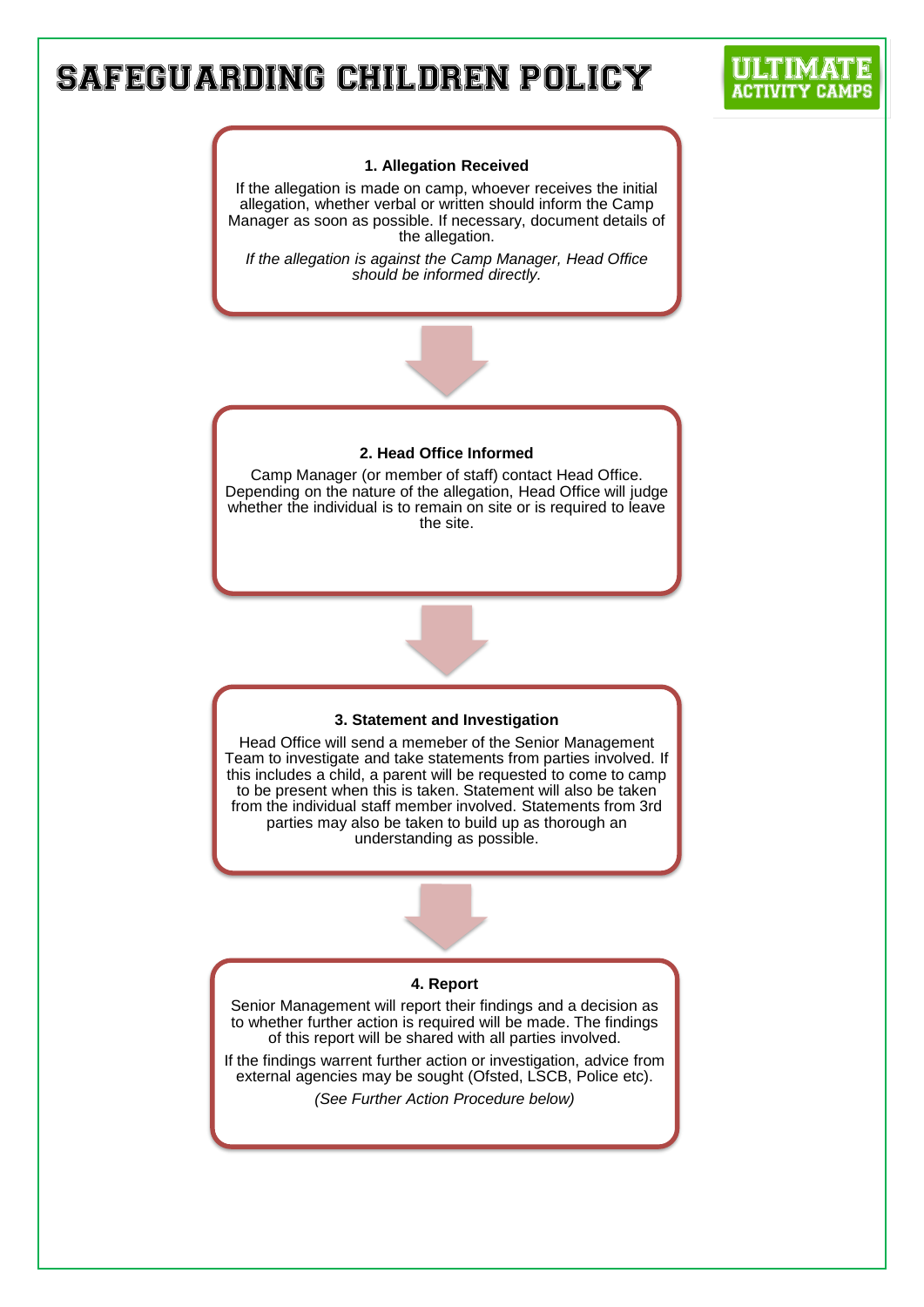#### Further Action:

### **1. Suspension**

Staff member involved will suspended from work to allow an effective investigation. A statement will be sent to the staff member detailing the allegations and inviting them to a meeting to dicuss the matter further.



**2. Meetings and Decision**

A meeting with the staff member will be arranged, allowing at least 24 hours for the member of staff to consider a response. As a result of this meeting, the member of staff will be informed within 1 working day of the meeting, as to the next step of the investigation. This may include further meetings at a later date. The member of staff has the right to bring a witness to each of these meetings.

When a final decision has been reached, the member of staff will be notified in writing. The member of staff then subsequently has the righ to appeal the decision.



If unhappy with the decision, the member of staff must inform Head Office within 1 working day of their appeal. An appeal meeting will be arranged and subsequently Ultimate Activity Camps will inform the member of staff of their decision within 1 working day of the meeting.

#### **4. Action Taken**

If allegations are proved to be founded, depending on the severity of the allegation, Ultimate Activity Camps may reinstate the staff member with a written warning, or if the allegation is considered to be gross misconduct, the memeber of staff will be imediately dismissed and other agencies involved if necessary.

The final action taken will be communicated to all parties involved.